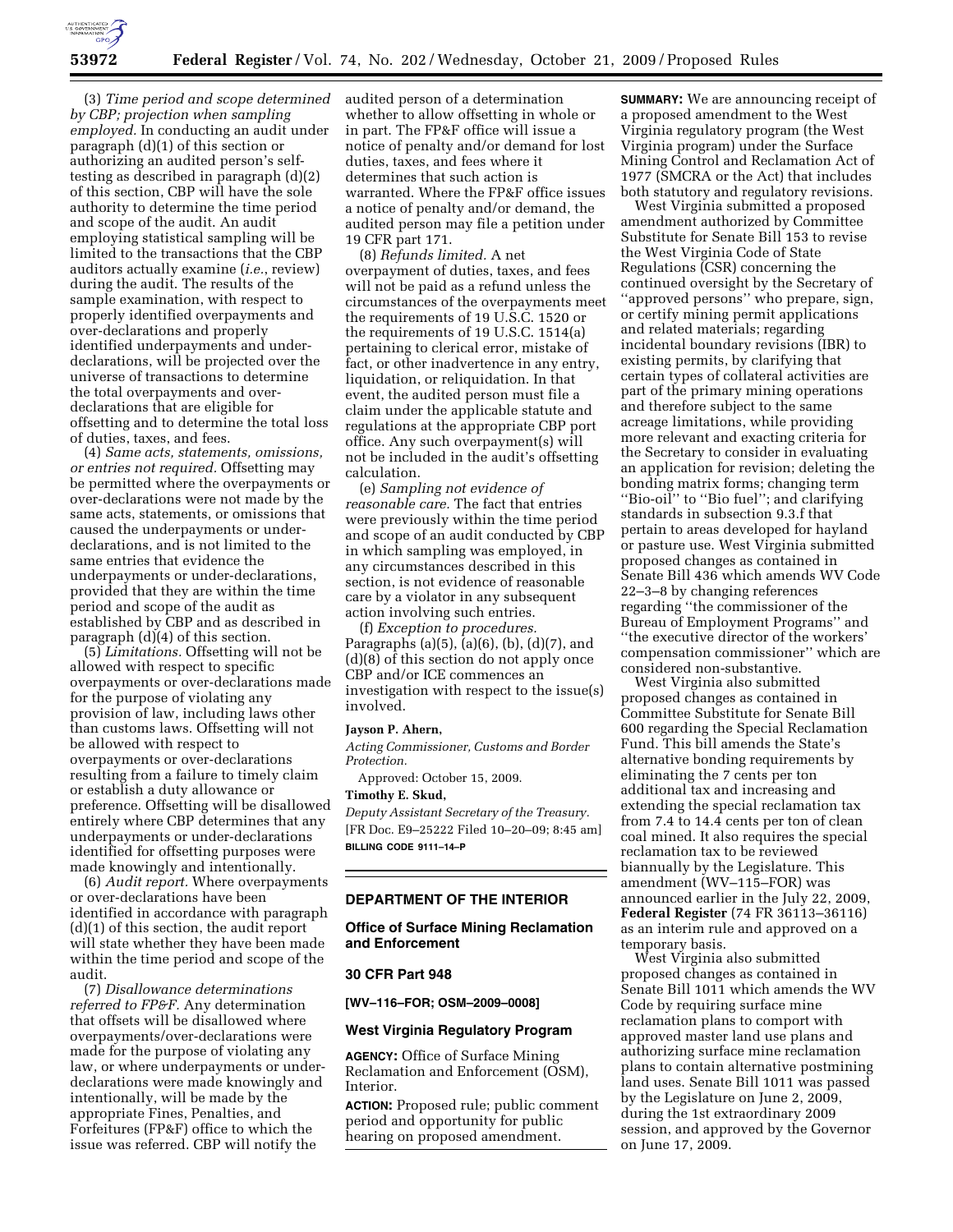**DATES:** We will accept written comments on this amendment until 4 p.m. (local time), on November 20, 2009. If requested, we will hold a public hearing on the amendment on November 16, 2009. We will accept requests to speak at a hearing until 4 p.m. (local time), on November 5, 2009. **ADDRESSES:** You may submit comments by any of the following two methods:

• *Federal eRulemaking Portal: http:// www.regulations.gov.* The proposed rule has been assigned Docket ID OSM– 2009–0008. If you would like to submit comments through the Federal eRulemaking Portal, go to *http:// www.regulations.gov.* 

• *Mail/Hand Delivery:* Mr. Roger W. Calhoun, Director, Charleston Field Office, Office of Surface Mining Reclamation and Enforcement, 1027 Virginia Street, East, Charleston, West Virginia 25301. Please include the rule identifier (WV–116–FOR) with your written comments.

*Instructions:* All submissions received must include the agency Docket ID (OSM–2009–0008) for this rulemaking.

For detailed instructions on submitting comments and additional information on the rulemaking process, see the ''Public Comment Procedures'' in the **SUPPLEMENTARY INFORMATION** section of this document. You may also request to speak at a public hearing by contacting the individual listed under **FOR FURTHER INFORMATION CONTACT**.

*Docket:* The proposed rule and any comments that are submitted may be viewed over the Internet at *http:// www.regulations.gov.* Look for Docket ID OSM–2009–0008. In addition, you may review copies of the West Virginia program, this amendment, a listing of any scheduled public hearings, and all written comments received in response to this document at the addresses listed below during normal business hours, Monday through Friday, excluding holidays. You may also receive one free copy of this amendment by contacting OSM's Charleston Field Office listed below:

- Mr. Roger W. Calhoun, Director, Charleston Field Office, Office of Surface Mining Reclamation and Enforcement, 1027 Virginia Street, East, Charleston, West Virginia 25301, Telephone: (304) 347–7158. E-mail: *chfo@osmre.gov.*
- West Virginia Department of Environmental Protection, 601 57th Street, SE., Charleston, WV 25304, Telephone: (304) 926–0490.
- In addition, you may review a copy of the amendment during regular business hours at the following locations:
- Office of Surface Mining Reclamation and Enforcement, Morgantown Area Office, 604 Cheat Road, Suite 150, Morgantown, West Virginia 26508, Telephone: (304) 291–4004 (By Appointment Only).
- Office of Surface Mining Reclamation and Enforcement, Beckley Area Office, 313 Harper Park Drive, Suite 3, Beckley, West Virginia 25801, Telephone: (304) 255–5265.

**FOR FURTHER INFORMATION CONTACT:** Mr. Roger W. Calhoun, Director, Charleston Field Office, Telephone: (304) 347– 7158. E-mail: *chfo@osmre.gov.* 

# **SUPPLEMENTARY INFORMATION:**

I. Background on the West Virginia Program II. Description of the Proposed Amendment III. Public Comment Procedures IV. Procedural Determinations

## **I. Background on the West Virginia Program**

Section 503(a) of the Act permits a State to assume primacy for the regulation of surface coal mining and reclamation operations on non-Federal and non-Indian lands within its borders by demonstrating that its program includes, among other things, "\* State law which provides for the regulation of surface coal mining and reclamation operations in accordance with the requirements of the Act  $*$   $*$ and rules and regulations consistent with regulations issued by the Secretary pursuant to the Act.'' *See* 30 U.S.C. 1253(a)(1) and (7). On the basis of these criteria, the Secretary of the Interior conditionally approved the West Virginia program on January 21, 1981. You can find background information on the West Virginia program, including the Secretary's findings, the disposition of comments, and conditions of approval of the West Virginia program in the January 21, 1981, **Federal Register** (46 FR 5915). You can also find later actions concerning West Virginia's program and program amendments at 30 CFR 948.10, 948.12, 948.13, 948.15, and 948.16.

# **II. Description of the Proposed Amendment**

By letter dated May 11, 2009 (Administrative Record Number WV– 1522), the West Virginia Department of Environmental Protection (WVDEP) submitted an amendment to its permanent regulatory program under SMCRA (30 U.S.C. 1201 *et seq.*) and a copy of Committee Substitute for Senate Bill 153. Committee Substitute for Senate Bill 153 modified the West Virginia Code of State Regulations (CSR) concerning the continued oversight of ''approved-persons'' who prepare, sign,

or certify mining permit applications and related materials. This bill also proposes to modify incidental boundary revision (IBR) requirements for existing permits by clarifying that certain types of collateral activities are part of the primary mining operations and therefore subject to the same acreage limitations, while providing more relevant and exacting criteria for the Secretary to consider in evaluating an application for revision; deleting the bonding matrix forms; changing the term from ''bio-oil'' to ''bio-fuel''; and clarifying standards for hayland and pasture use. The changes regarding the term ''Bio-oil'' to ''Bio-fuel'' in the program amendments are nonsubstantive in nature.

Committee Substitute for Senate Bill 153 authorized revisions to the State's Surface Mining Reclamation Regulations at 38 CSR 2. Committee Substitute for Senate Bill 153 was adopted by the Legislature on April 8, 2009, and signed into law by the Governor on April 30, 2009. West Virginia Code at paragraph 64–3–1 (e) authorized WVDEP to promulgate the revisions to its rules as legislative rules.

By letter date May 22, 2009 (Administrative Record Number WV– 1521), the WVDEP submitted copies of Senate Bill 436 and Committee Substitute for Senate Bill 600. Senate Bill 436 was adopted by the West Virginia Legislature on April 3, 2009, and it was approved by the Governor on April 11, 2009. Committee Substitute for Senate Bill 600, which authorized changes to the State's alternative bonding system, was passed by the Legislature on April 10, 2009, and it was approved by the Governor on May 4, 2009, with an effective date of July 1, 2009.

Senate Bill 436 amends WV Code 22– 3–8 by changing references to ''the commissioner of the Bureau of Employment Programs'' to ''executive director of the Workforce West Virginia'' and ''the executive director of the workers' compensation commissioner'' to ''Insurance Commissioner.'' The revisions authorized by Senate Bill 436 are considered non-substantive changes by the State, and it requests that they not be included in the amendment. Given the nature of the changes, OSM concurs with the State's assessment and finds them to be essentially nonsubstantive changes. Therefore, we are not soliciting comments on these revisions. However, though perhaps non-substantive, the revisions proposed would amend a statutory provision of the State's approved program. Therefore, we will seek comments on these revisions; if, after the comment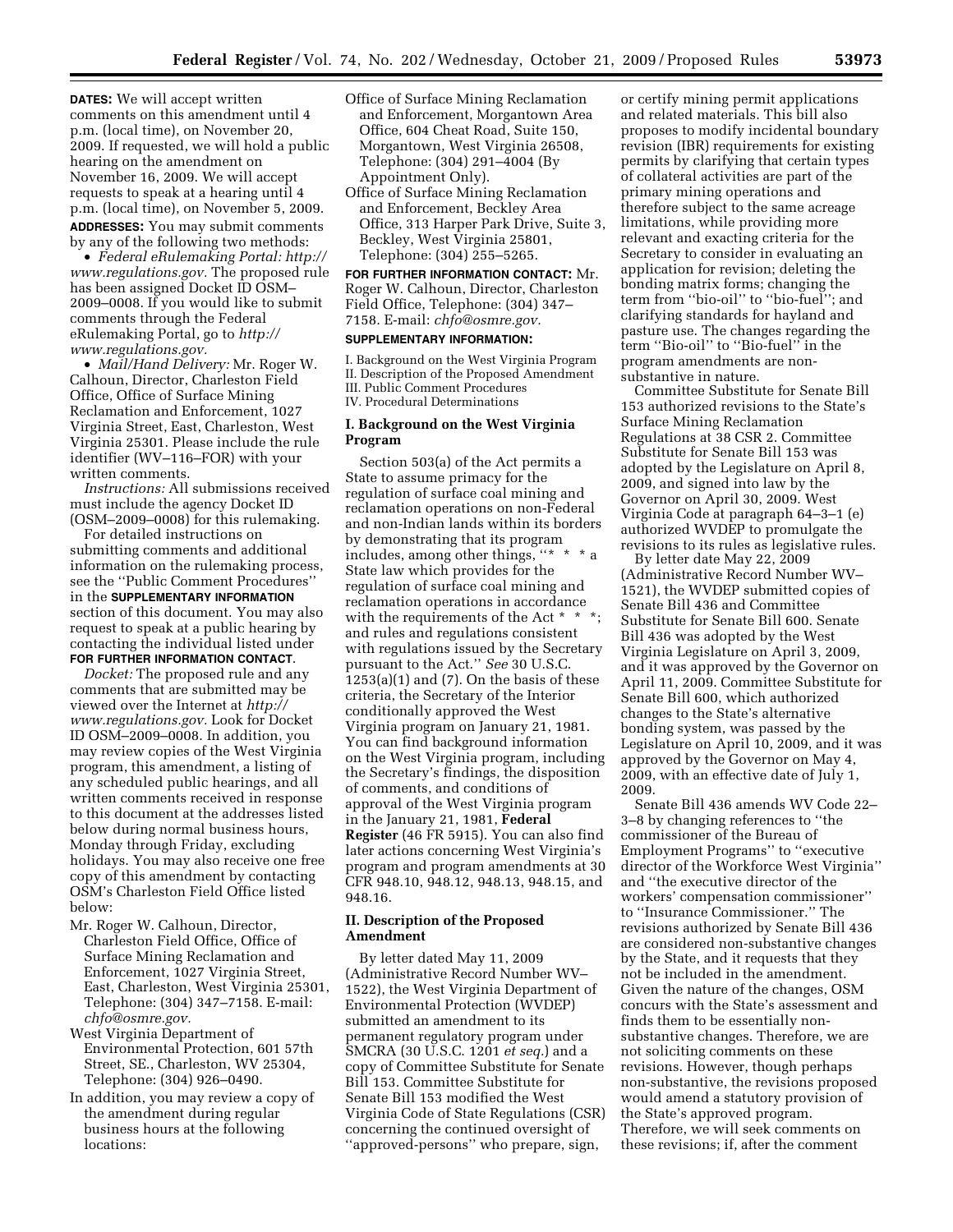period, we determine that the changes are indeed non-substantive, we will approve them without specific findings.

Committee Substitute for Senate Bill 600 amended Section 22–3–11 of the West Virginia Surface Mining Control and Reclamation Act (WVSCMRA). As stated in the State's May 22, 2009, letter transmitting the amendment, Committee Substitute for Senate Bill 600 ''amends Chapter 22–3–11 of the Code of West Virginia to implement actuarial recommendations relating to the continuing fiscal viability of the Special Reclamation Fund. The legislation consolidates what has been known as ''the 7-and-7.4 tax'' (the 7.4 [cents] portion of which is currently subject to annual renewal) into a 14.4 cent[s] tax per ton of clean coal mined, reviewable every two years by the Legislature''.

By letter dated July 6, 2009 (Administrative Record Number WV 1523), WVDEP submitted a copy of Senate Bill 1011. Senate Bill 1011 amends the WV Code by requiring surface mine reclamation plans to comport with approved master land use plans and authorizing surface mine reclamation plans to contain alternative postmining land uses. Senate Bill 1011 was passed by the Legislature on June 2, 2009, during the 1st extraordinary 2009 session, and approved by the Governor on June 17, 2009.

The amendment is intended to improve the effectiveness of the West Virginia program and to render the West Virginia program no less effective than the Federal regulations. Throughout this proposed amendment, nonsubstantive changes from ''Bio-oil'' to ''Bio-fuel'' are made but not listed in this Proposed Rule Notice.

West Virginia proposes the following amendments to its regulations as authorized by Committee Substitute for Senate Bill 153:

# *1. CSR 38–2–3.15. Permit Applications: Approved Persons*

This amendment proposes to add language regarding persons approved to prepare, sign, or certify permit applications.

Subdivision a is amended by adding (C) after 13(b)(10) to clarify when an approved person has to be a registered professional engineer or licensed land surveyor.

Subdivision 3.15.b is amended by adding ''and subject to be renewed on an annual basis.'' after writing, ''and'' is deleted and ''Approvals and renewals'' is added before ''shall.''

*As amended, subdivision 3.15 reads as follows:* 

3.15.a. Any person approved by the Secretary, unless otherwise provided in the

Act and this rule, may prepare, sign, or certify permit application, maps, plans, and design specification or other similar materials necessary to complete an application; provided, however, that for purposes of Sections 9(a)(13) and 13(b)(10)(C) of the Act an approved person shall be a registered professional engineer or licensed land surveyor.

3.15.b. The Secretary's approval shall be in writing and subject to be renewed on an annual basis. Approvals and renewals shall be granted on the basis of the following:

Although there are no specific Federal requirements governing approved persons, these proposed revisions fall under the provisions of 30 CFR 777.11, 777.13, and 780.14(c) and sections 507(b)(14) and 515(b)(10)(B)(ii) of SMCRA.

# *2. CSR 38–2–3.15.b.3 Permit Applications: Approved Persons*

This amendment proposes to add a new subparagraph, 3.15.b.3, regarding obtaining a digital signature approved by the Secretary for an approved person to prepare, sign, or certify permit applications.

*As amended, 3.15.b.3 reads as follows:* 

3.15.b.3. Any person seeking an approval must obtain a digital signature approved by the Secretary and maintain the capability of submitting documents bearing digital signatures to the Secretary. A digital signature shall have the same effect when affixed to documents submitted to the Secretary as a signature affixed by other means.

Although there are no specific Federal requirements governing approved persons, these proposed revisions fall under the provisions of 30 CFR 777.11, 777.13, and 780.14(c) and sections 507(b)(14) and 515(b)(10)(B)(ii) of SMCRA.

*3. CSR 38–2–3.15.e Permit Applications: Disciplinary Action and Procedures* 

This amendment proposes to add a new subdivision, 3.15.e, regarding disciplinary action and procedures for people approved to prepare, sign, or certify permit applications.

*As amended, 3.15.e reads as follows:* 

3.15.e. Disciplinary action and Procedures.

3.15.e.1. The Secretary may:

3.15.e.1.A. Revoke an approved person authorization;

3.15.e.1.B. Suspend an approved person authorization for a period of time, not exceeding two years, subject to such conditions as the Secretary may specify or

3.15.e.1.C. Make the continuation of a person's approved person status subject to such conditions as the Secretary may specify.

3.15.e.2. The Secretary may suspend or revoke a person's approved person status, or refuse to approve, restore, or renew any

continuation of a person's approved person status, or impose conditions upon approval, restoration, or renewal, or may reprimand any approved person who has:

3.15.e.2.A. Engaged or has caused others to engage in fraud or deceit in obtaining or renewing his or her approved person status;

3.15.e.2.B. Been negligent, incompetent or committed an act of misconduct as an approved person;

3.15.e.2.C. Failed to comply with any of the provisions of Chapter 22 Article 3 of the Code of West Virginia or any of the rules promulgated thereunder;

3.15.e.2.D. Been disciplined by a professional or occupational licensing body, or by any State or Federal agency;

3.15.e.2.E. Made false statements or signed false statements, certificates or affidavits; or

3.15.e.2.F. Aided or assisted another person in violating any provision of Chapter 22 Article 3 of the Code of West Virginia or any of the rules promulgated thereunder;

Although there are no specific Federal requirements governing approved persons, these proposed revisions fall under the provisions of 30 CFR 777.11, 777.13, and 780.14(c) and sections 507(b)(14) and 515(b)(10)(B)(ii) of SMCRA.

# *4. CSR 38–2–3.15.f Permit Applications: Imposition of Conditions, Suspension and Revocation*

This amendment proposes to add a new subdivision, 3.15.f, regarding the imposition of conditions, suspension and revocation of disciplinary action and procedures for people approved to prepare, sign, or certify permit applications.

*As amended, 3.15.f reads as follows:* 

3.15.f. Imposition of Conditions, Suspension and Revocation.

3.15.f.1. If the Secretary takes one or more of the actions specified in subsection 3.15.e., the person adversely affected shall be notified.

3.15.f.2. Such notice shall inform the person of the conditions or provisions violated and his or her right to request a hearing for the purpose of showing cause why his or her approved person status should not be revoked, suspended, made subject to conditions, or otherwise abridged.

3.15.f.3. Upon request made in writing within fifteen days of service of the notice, the person shall be granted a hearing before the Secretary to show cause why his or her approved person status should not be suspended, revoked, made subject to conditions, or otherwise abridged.

3.15.f.4. If the approved person requests a hearing, a hearing shall be held within thirty (30) days. Within sixty (60) days following the hearing, the Secretary shall determine whether cause exists, and furnish to the approved person a written decision or order setting forth the reasons therefor.

Although there are no specific Federal requirements governing approved persons, these proposed revisions fall under the provisions of 30 CFR 777.11,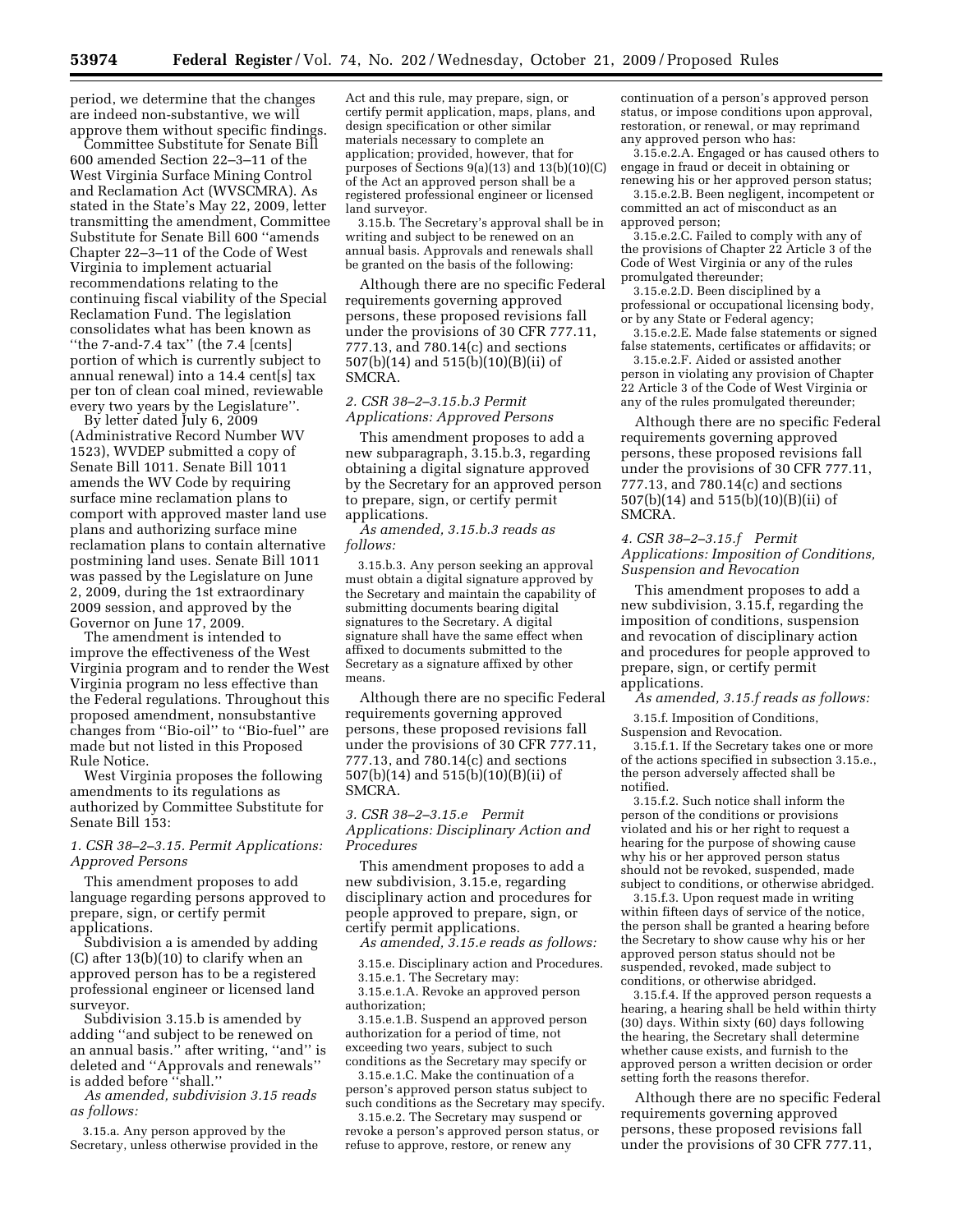777.13, and 780.14(c) and sections 507(b)(14) and 515(b)(10)(B)(ii) of SMCRA.

# *5. CSR 38–2–3.28.b.1 Permit Revision*

This amendment proposes to add the references ''subdivisions 3.2.b., 3.2.c., and 3.2.d. of this rule:'' for additional clarification of the public notice requirements for a significant permit revision. *As amended, subparagraph 3.28.b.1 reads as follows:* 

3.28.b.1. Where the permit revision constitutes a significant departure from the terms and conditions of the existing permit which may result in a significant impact in any of the following areas, it shall be deemed to be a significant revision and be subject to the public notice requirements of subdivisions 3.2.a, 3.2.b., 3.2.c. and 3.2.d. of this rule:

These proposed revisions fall under the provisions of 30 CFR 774.13 and section 511(a)(2) of SMCRA.

### *6. CSR 38–2–3.29.a Incidental Boundary Revisions*

This amendment proposes to delete language regarding incidental boundary revisions (IBRs) that involve the abatement of a violation where encroachment goes beyond the permit boundary, unless an equal amount of acreage covered under the IBR for encroachment is deleted from the permitted area and transferred to the encroachment area. *As amended, subdivision 3.29.a reads as follows:* 

3.29.a. Incidental Boundary Revisions (IBRs) shall be limited to minor shifts or extensions of the permit boundary into noncoal areas or areas where any coal extraction is incidental to or of only secondary consideration to the intended purpose of the IBR. IBRs shall also include the deletion of bonded acreage which is overbonded by another valid permit and for which full liability is assumed in writing by the successive permittee. Incidental Boundary Revisions shall not be granted for any prospecting operations.

These proposed revisions fall under the provisions of 30 CFR 774.13 and section 511(a)(3) of SMCRA.

# *7. CSR 38–2–3.29.b.2 Incidental Boundary Revisions—Acreage Limitation*

This amendment proposes to add language regarding the acreage limitation for underground mining and other related mining operations. Under the proposed revision, the State proposes to apply its underground mining acreage limit and waiver provisions to loadout operations, coal refuse disposal operations, and coal preparation operations. As amended, subparagraph 3.29.b.2 reads as follows:

3.29.b.2. For purposes of surface mining operations, the maximum total acreage to be permitted under one or more IBR(s) shall not exceed twenty (20) percent of the original permitted acreage or a maximum of fifty (50) acres, whichever is less, throughout the life of the permit. Acreage limitation for IBR(s) on underground mining operations and other mining operations including but not limited to loadout operations, coal refuse disposal operations and coal preparation operations shall be limited to one hundred fifty (150) percent of the original permitted acreage or a maximum of fifty (50) acres, whichever is less, throughout the life of the permit; Provided, That the Secretary may grant a waiver specifying larger acre limits where the applicant demonstrates that the nature and complexity of the operation clearly requires more than fifty (50) acres for additional facilities to include but not be limited to site development, air shafts, fan ways, vent holes, roads, staging areas, *etc.* 

These proposed revisions fall under the provisions of 30 CFR 774.13 and section 511(a)(3) of SMCRA.

# *8. CSR 38–2–3.29.d Incidental Boundary Revisions*

This amendment proposes to delete language regarding the findings the Secretary must make prior to approving IBRs. Currently, the Secretary must make six required findings prior to approving an IBR. As proposed, the State intends to delete language requiring the Secretary to find that the IBR does not constitute a change in postmining land use; will only involve lands for which the approved PHC is applicable; does not constitute a change in the mining method; and will not result in adverse environmental impacts of a larger scope or different nature from those described in the approved permit. Due to the proposed deletion of these four IBR findings, the State proposes to renumber 3.29.d.5 and 3.29.d.6 as 3.29.d.1 and 3.29.d.2, respectively. *As amended, subparagraph 3.29.d now only has two required findings and reads as follows:* 

3.29.d. The Secretary shall make the following findings prior to approval of an IBR:

3.29.d.1 The IBR will facilitate the orderly and continuous conduct of mining and reclamation operations.

3.29.d.2 Except for underground operations, an area permitted under an IBR must be contiguous to the original permitted area.

These proposed revisions fall under the provisions of 30 CFR 774.13 and section 511(a)(3) of SMCRA.

# *9. CSR 38–2–3.29.e Incidental Boundary Revisions—Hydrologic— Consequences/Assessment—Significant or Non-significant*

This amendment proposes to delete language which gives the Secretary the authority to require IBR applications to be advertised and to provide for a 10 day public comment period. The amendment also proposes to add new language regarding the review of applications for IBR's to determine if an updated probable hydrologic consequences determination or cumulative hydrologic impact assessment is required. The State also added language setting forth the basis by which an IBR is determined to be significant or non-significant. *As amended, subparagraph 3.29.e reads as follows:* 

3.29.e. Each application for an IBR shall be subject to review and approval by the Secretary. Each application shall be reviewed by the Secretary to determine if an updated probable hydrologic consequences determination or cumulative hydrologic impact assessment is required. The Secretary shall make a determination, on the basis of information provided in the IBR application, whether the IBR is of a significant or nonsignificant nature. The following criteria shall provide guidance for making such a determination.

3.29.e.1. Where the IBR constitutes a significant departure from the terms and conditions of the existing permit which may result in a significant impact in any of the following areas, it shall be deemed to be significant and be subject to the public notice requirements of subdivisions 3.2.a., 3.2.b., 3.2.c. and 3.2.d. of this rule:

3.29.e.1.A. The health, safety, or welfare of the public;

3.29.e.1.B. The hydrologic balance in the area of operation;

3.29.e.1.C. The postmining land use;

3.29.e.1.D. The method of mining; 3.29.e.1.E. Adverse environmental impacts

of a larger scope or different nature from those described in the approved permit;

3.29.e.1.F. Areas prohibited from mining pursuant to the provisions of subsection (d) section 22 of the Act; and

3.29.e.1.G. An individual's legal right to receive notice, as prescribed by the provisions of this rule.

3.29.e.2. Where the IBR constitutes only an insignificant departure from the terms and conditions of the approved existing permit, it shall be deemed to be non-significant, requiring no public notice.

These proposed revisions fall under the provisions of 30 CFR 774.13 and section 511(a)(2) of SMCRA.

# *10. CSR 38–2–9.3.f Revegetation Success Standards*

This amendment proposes to delete ''Where the postmining land use requires legumes and perennial grasses,'' and add ''For areas to be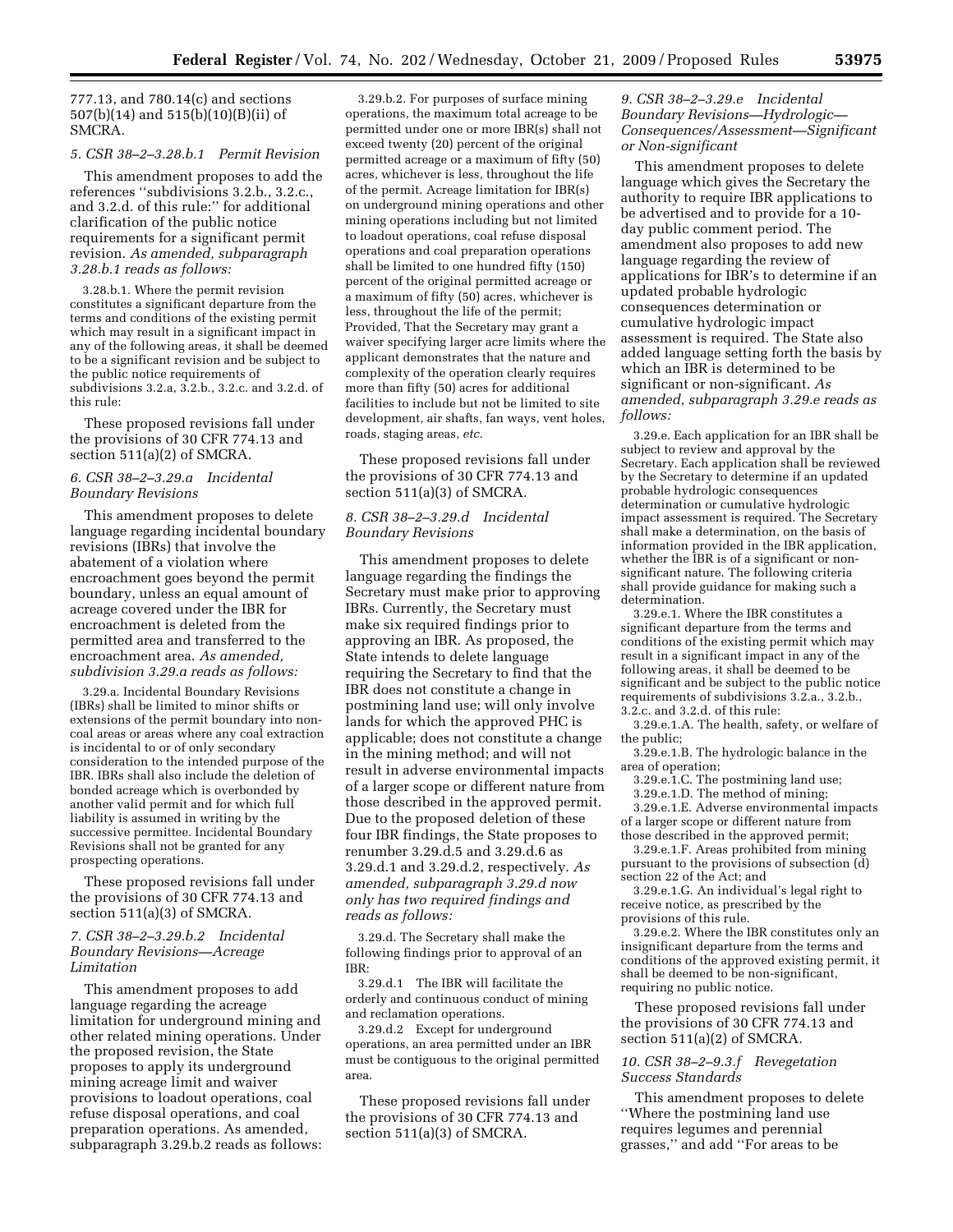developed for hayland or pasture use,'' As amended, subparagraph 9.3.f reads as follows:

9.3.f. For areas to be developed for hayland or pasture use, the operator shall achieve at least a ninety (90) percent ground cover and a productivity level as set forth by the Secretary during any two years of the responsibility period except for the first year. Substandard areas shall not exceed onefourth  $(1/4)$  acre in size nor total more than ten (10) percent of the area seeded. Exceptions to this standard may be authorized by the Secretary based on the following:

These proposed revisions fall under the provisions of 30 CFR 816.116(b)(1) and 817.116(b)(1).

#### *11. Site Specific Bonding Tables*

This amendment is proposing to delete the Coal Bonding Calculations Tables 1, 2, 3, and 4 in subsection 11.5. In addition, subdivisions 11.5.c, 11.5.d, 11.5.e, and 11.5.f propose to delete language referring to the Bonding Calculations Tables. The criterion for calculating site specific bonds remains the same in the existing regulations.

Although there are no specific Federal requirements governing bonding calculations, these proposed revisions fall under the provisions of 30 CFR 800.14.

#### *12. Section 5B–2A–3: Definitions*

This amendment is proposing to add the following definitions to the West Virginia Code 5B–2A–3.

(2) ''Master land use plan'' means a plan as defined in 145 CSR 8;

(3) Is renumbered (4) and the following definition for ''Operator'' is added: ''Operator'' means the definition in section three, article three, chapter twenty-two of this code;

(4) Is renumbered (5) and the following definition for ''Renewable and alternative energy'' is added: ''Renewable and alternative energy'' means energy produced or generated from natural or replenishable resources other than traditional fossil fuels or nuclear resources and includes, without limitation, solar energy, wind power, hydropower, geothermal energy, biomass energy, biologically derived fuels, energy produced with advanced coal technologies, coalbed methane, fuel produced by a coal gasification or liquefaction facility, synthetic gas, waste coal, tire-derived fuel, pumped storage hydroelectric power or similar energy sources.

*As amended, West Virginia Code 5B– 2A–3 reads as follows:* 

(a) For the purpose of this article, the following terms have the meanings ascribed to them:

(2) ''Master land use plan'' means a plan as defined in 145 CSR  $\tilde{8}$ ;

(4) ''Operator'' means the definition in section three, article three, chapter twentytwo of this code;

(5) ''Renewable and alternative energy'' means energy produced or generated from natural or replenishable resources other than traditional fossil fuels or nuclear resources and includes, without limitation, solar energy, wind power, hydropower, geothermal energy, biomass energy, biologically derived fuels, energy produced with advanced coal technologies, coalbed methane, fuel produced by a coal gasification or liquefaction facility, synthetic gas, waste coal, tire-derived fuel, pumped storage hydroelectric power or similar energy sources.

Although there are no specific Federal requirements governing master land use plans, these proposed revisions fall under the provisions of SMCRA 507, 508, and 515(b), (c), (d) and (e) and 30 CFR 780.23, 784.15, 784.16, 816/ 817.133 and 824.

#### *13. Section 5B–2A–5: Powers and Duties*

This amendment proposes to add ''shall'' after ''assistance'' in West Virginia Code 5B–2A–5(8). *As amended, West Virginia Code 5B–2A–5(8) reads as follows:* 

(8) On its own initiative or at the request of a community in close proximity to a mining operation, offer assistance to facilitate the development of economic or community assets. Such assistance shall include the preparation of a master land use plan pursuant to the provisions of section nine of this article.

Although there are no specific Federal requirements governing master land use plans, these proposed revisions fall under the provisions of SMCRA 508 and 30 CFR 780.23.

### *14. Section 5B–2A–6: Community Impact Statement*

This amendment proposes to replace at West Virginia Code 5B–2A–6 (2) "division's" with "department's"; add ''county'' after ''local''; delete ''economic'' after ''regional'' and add ''or redevelopment'' after ''development''. This amendment proposes to add new language at (9) regarding a master land use plan; and at (9)(d) regarding receipt of a community impact statement. The old (d) is relettered to (e) and in (e)(1), ''the effective date of this article'' is deleted and ''June 11, 1999'' is added.

*As amended, West Virginia Code 5B– 2A–6 reads as follows:* 

(a)(2) The operator shall provide copies of the community impact statement to the division's department's office of mining reclamation and office of explosives and blasting and to the county commissions,

county clerks' offices and local, county or regional economic development or redevelopment authorities of the areas to be affected by the surface mining operations.

(b) The community impact statement, where practicable, shall not be a highly technical or legalistic document, but shall be written in a clear and concise manner understandable to all citizens. The community impact statement shall include the following:

(9) An acknowledgment of the recommendations of any approved master land use plan that pertains to the land proposed to be mined, including an acknowledgment of the infrastructure components needed to accomplish the designated post-mine land use required by the plan.

(d) Within thirty days of receipt of a community impact statement pursuant to subdivision (2), subsection (a) of this section or a revised community impact statement pursuant to subsection (c) of this section, the local, county or regional development or redevelopment authorities of the areas to be affected by the surface mining operations shall provide a written acknowledgment of the receipt of this community impact statement or revised community impact statement to the department's Division of Mining Reclamation, to the county commission or county commissions and to the office.

(e) The provisions of this section shall apply as follows:

(1) To all surface mining permits granted after June 11, 1999; and

(2) At the first renewal date of all previously issued permits: *Provided,* That the permittee shall be afforded ninety days from said date to comply with the provisions of this section.

Although there are no specific Federal requirements governing master land use plans, these proposed revisions fall under the provisions of SMCRA 507, 508, and 515(b), (c), (d) and (e) and 30 CFR 780.23, 784.15, 784.16, 816/ 817.133 and 824.

# *15. Section 5B–2A–9: Securing Developable Land and Infrastructure*

This amendment proposes to delete from (f) ''Participation in a master land use plan is voluntary.'' At (f)(1) delete ''State, local, county or regional development or redevelopment authorities may'' and add ''The county commission or other governing body for each county in which there are surface mining operations that are subject to this article shall'' after ''may''; delete ''that include'' after ''needs'' and add '', including, but not limited to, renewable and alternative energy uses, residential uses, highway uses,''; add new language at the end of (f)(1) regarding designation of development or redevelopment authority and adoption of a master land use plan. (f)(2) is deleted and new language is added to  $(f)(2)$ ,  $(3)(A)$ ,  $(3)(B)$ , (3)(C), and (3)(D) regarding master land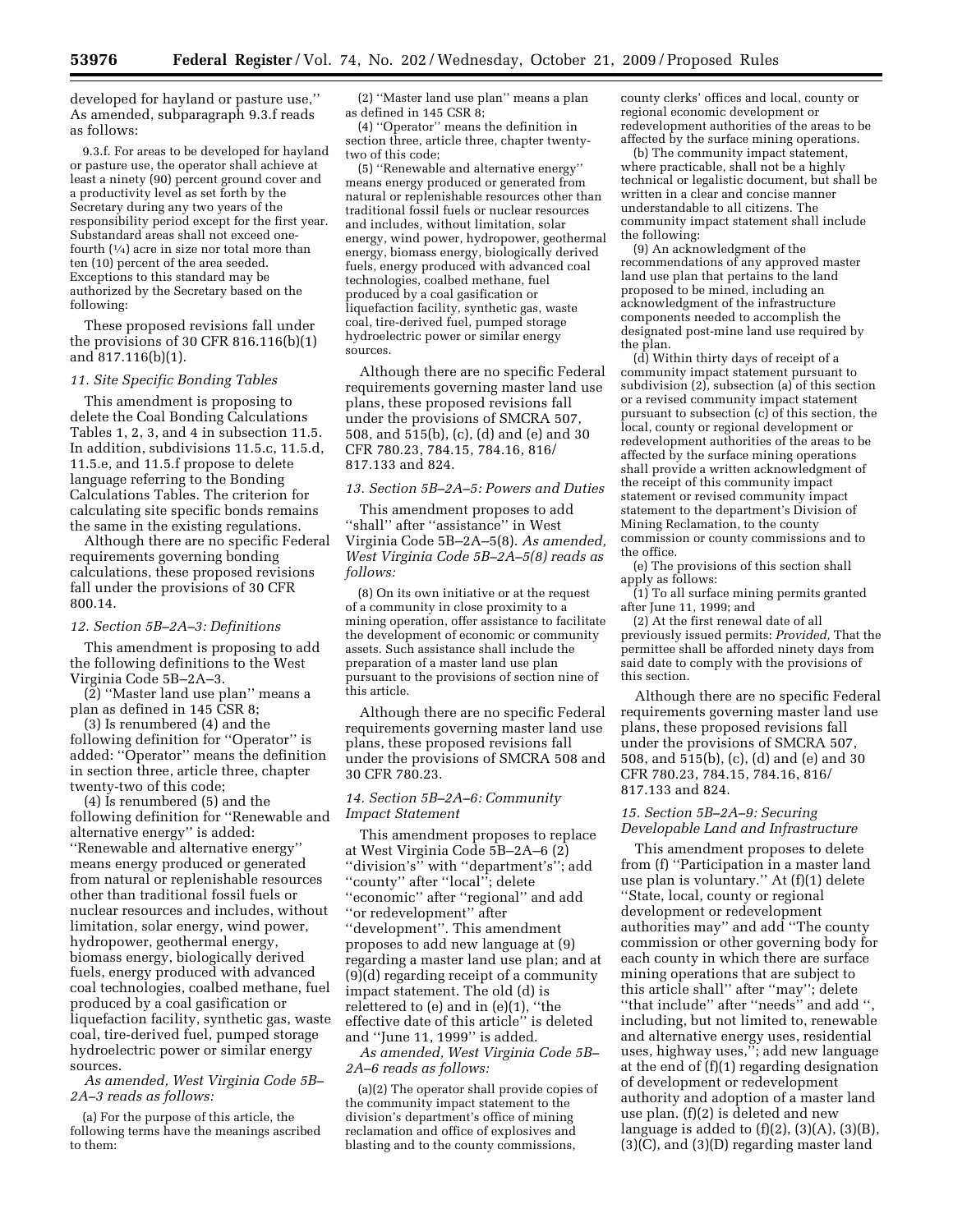plan use; (3) is renumbered to (4) and ''subdivision (1) of this subsection'' is deleted and ''a master land use plan'' is added; ''relevant State, local,'' is deleted after ''the''; ''regional'' is deleted after "or"; and "its designated" is added after "or"; "State, local," is deleted after ''respective'' and ''regional'' is deleted after ''or''; ''State, local,'' is added after ''relevant'' in (4)(ii); ''or other county governing body'' is added after ''commissions''; and (4) is renumbered

to (5).

*As amended, West Virginia Code 5B– 2A–9(f) reads as follows:* 

(f) The office may secure developable land and infrastructure for a development office or county through the preparation of a master land use plan for inclusion into a reclamation plan prepared pursuant to the provisions of section ten, article three, chapter twenty-two of this code. No provision of this section may be construed to modify requirements of article three of said chapter.

(1) The county commission or other governing body for each county in which there are surface mining operations that are subject to this article shall determine land and infrastructure needs within their jurisdictions through the development of a master land use plan which incorporates post-mining land use needs, including, but not limited to, renewable and alternative energy uses, residential uses, highway uses, industrial uses, commercial uses, agricultural uses, public facility uses or recreational facility uses. A county commission or other governing body of a county may designate a local, county, or regional development or redevelopment authority to assist in the preparation of a master land use plan. A county commission or other governing body of a county may adopt a master land use plan developed after July 1, 2009, only after a reasonable public comment period;

(2) Upon the request of a county or designated development or redevelopment authority, the office shall assist the county or development or redevelopment authority with the development of a master land use plan;

(3)(A) The Department of Environmental Protection and the Office of Coalfield Community Development shall review master land use plans existing as of July 1, 2009. If the office determines that a master land use plan complies with the requirements of this article and the rules promulgated pursuant to this article, the office shall approve the plan on or before July 1, 2010;

(B) Master land use plans developed after July 1, 2009, shall be submitted to the department and the office for review. The office shall determine whether to approve a master land use plan submitted pursuant to this subdivision within three months of submission. The office shall approve the plan if it complies with the requirements of this article and the rules promulgated pursuant to this article;

(C) The office shall review a master land use plan approved under this section every three years. No later than six months before

the review of a master land use plan, the county or designated development or redevelopment authority shall submit an updated master land use plan to the department and the office for review. The county may submit its updated master land use plan only after a reasonable public comment period. The office shall approve the master land use plan if the updated plan complies with the requirements of this article and the rules promulgated pursuant to this article;

(D) If the office does not approve a master land use plan, the county or designated development or redevelopment authority shall submit a supplemental master land use plan to the office for approval;

(4) The required infrastructure component standards needed to accomplish the designated post-mining land uses identified in a master land use plan shall be developed by the county or its designated development or redevelopment authority. These standards must be in place before the respective county or development or redevelopment authority can accept ownership of property donated pursuant to a master land use plan. Acceptance of ownership of such property by a county or development or redevelopment authority may not occur unless it is determined that: (i) The property use is compatible with adjacent land uses; (ii) the use satisfies the relevant county or development or redevelopment authority's anticipated need and market use; (iii) the property has in place necessary infrastructure components needed to achieve the anticipated use; (iv) the use is supported by all other appropriate public agencies; (v) the property is eligible for bond release in accordance with section twenty-three, article three, chapter twenty-two of this code; and (vi) the use is feasible. Required infrastructure component standards require approval of the relevant county commission, commissions or other county governing body before such standards are accepted. County commission or other county governing body approval may be rendered only after a reasonable public comment period;

Although there are no specific Federal requirements governing master land use plans, these proposed revisions fall under the provisions of SMCRA 507, 508, and 515(b), (c), (d) and (e) and 30 CFR 780.23, 784.15, 784.16, 816/ 817.133 and 824.

# *16. Section 22–3–10: Reclamation Plan Requirements*

This amendment proposes to add new language to West Virginia Code 22–3– 10(a)(3) regarding a variety of alternative uses; delete language regarding master plan for postmining land use; add new language regarding postmining land use; delete language regarding surface permit application and add language regarding master land use plan. This amendment also proposes to add new language at the end regarding the effective date of these amendments.

*As amended, West Virginia Code 22– 3–10(a)(3) will read as follows:* 

Each reclamation plan \* \* \* shall include  $^{\star}$   $^{\star}$   $^{\star}$  a statement of:

(3) The use which is proposed to be made of the land following reclamation, including a discussion of the utility and capacity of the reclaimed land to support a variety of alternative uses, including, but not limited to, renewable and alternative energy uses, residential uses, highway uses, industrial uses, commercial uses, agricultural uses, public facility uses or recreational facility uses, and the relationship of the use to existing land use policies and plans and the comments of any owner of the surface, other State agencies and local governments which would have to initiate, implement, approve or authorize the proposed use of the land following reclamation;

(A) The post-mining land use proposed in any reclamation plan for lands proposed to be mined by surface mining methods shall comport with the land use that is specified in the approved master land use plan for the area as provided in section nine, article twoa, chapter five-b of this code: *Provided,* That the secretary may approve an alternative post-mining land use where the applicant demonstrates that:

(i) The proposed post-mining land use is a higher and better use than the land use specified in the approved master land use plan;

(ii) Site-specific conditions make attainment of a post-mining land use which comports with the land use that is specified in the approved master land use plan for the area impractical; or

(iii) The post-mining land use specified in the approved master land use plan would substantially interfere with the future extraction of mineable coal, as that term is defined in 110 CSR 1 or a successor rule, from the land to be mined.

(B) Existing permits with approved reclamation plans may be modified by the operator through an appropriate permit revision to include a post-mining land use which comports with the land use that is specified in the approved master land use plan for the area as provided in section nine, article two-a, chapter five-b of this code;

(C) By complying with a master land use plan that has been approved in accordance with article two-a, chapter five-b of this code, a post-mining land use satisfies the requirements for an alternative post-mining land use and satisfies the variance requirements set forth in subsection (c), section thirteen, article three, chapter twentytwo of this code if applicable to the proposed use;

(b) A reclamation plan pending approval as of the effective date of this section may be amended by the operator to provide for a post-mining land use that comports with a master land use plan that has been approved in accordance with article two-a, chapter five-b of this code.

(d) The amendments to this section by the first extraordinary session of the Legislature in 2009 are effective upon the approval of the corresponding amendments to West Virginia's State program, as that term is defined in the Federal Surface Mining Control and Reclamation Act of 1977, 30 U.S.C. 1291, by the Federal Office of Surface Mining Reclamation and Enforcement.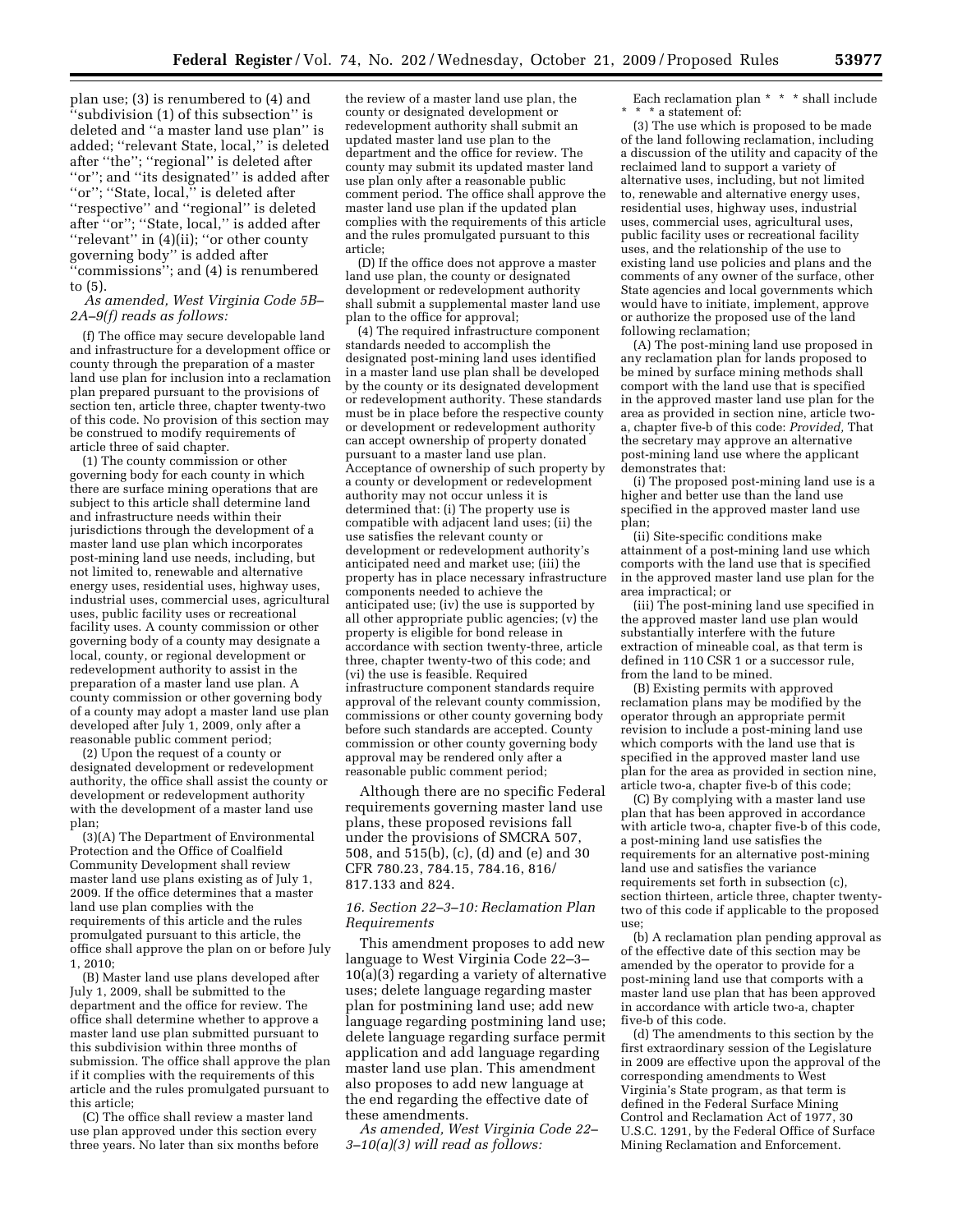Although there are no specific Federal requirements governing master land use plans, these proposed revisions fall under the provisions of SMCRA 507, 508, and 515(b), (c), (d) and (e) and 30 CFR 780.23, 784.15, 784.16, 816/ 817.133 and 824.

#### *17. Section 22–3–11 Bonds*

Subsection 22–3–11(h)(1) of the WVSCMRA is amended by deleting the year 2008, and adding language to provide that, ''For tax periods commencing on and after July 1, 2009, every person conducting coal surface mining shall remit a special reclamation tax \* \* \*'' Former subparagraph (A) is revised by deleting language which provides that the special reclamation tax be remitted for the initial period of twelve months, ending June 30, 2009, and the word ''seven'' is deleted. As modified, the special reclamation tax is increased from seven and four-tenths to fourteen and four-tenths cents per ton of clean coal mined.

Former subparagraph (B) is amended by deleting language which provides that ''[A]n additional seven cents per ton of clean coal mined, the proceeds of which shall be deposited in the Special Reclamation Fund.'' This revision eliminates the additional seven cents tax which previously funded the Special Reclamation Fund.

Furthermore, language is deleted which provides that the additional seven cents tax shall be reviewed and, if necessary, adjusted annually by the Legislature upon the recommendation of the council pursuant to the provisions of section seventeen, article one of this chapter. This provision is modified to provide that, ''Beginning with the tax period commencing on July 1, 2009, and every two years thereafter, the special reclamation tax shall be reviewed by the Legislature to determine whether the tax should be continued:''

*As amended, West Virginia Code 22– 3–11(h)(1) reads as follows:* 

(h)(1) For tax periods commencing on and after July 1, 2009, every person conducting coal surface mining shall remit a special reclamation tax of fourteen and four-tenths cents per ton of clean coal mined, the proceeds of which shall be allocated by the secretary for deposit in the Special Reclamation Fund and the Special Reclamation Water Trust Fund. The tax shall be levied upon each ton of clean coal severed or clean coal obtained from refuse pile and slurry pond recovery, or clean coal from other mining methods extracting a combination of coal and waste material as part of a fuel supply. Beginning with the tax period commencing on July 1, 2009, and every two years thereafter, the special reclamation tax shall be reviewed by the Legislature to determine whether the tax

should be continued: *Provided* That the tax may not be reduced until the Special Reclamation Fund and Special Reclamation Water Trust Fund have sufficient moneys to meet the reclamation responsibilities of the State established in this section.

This proposed amendment was announced earlier in the July 22, 2009, **Federal Register** (74 FR 36113–36226) as an interim rule (WV–115–FOR) and approved on a temporary basis.

## **III. Public Comment Procedures**

Under the provisions of 30 CFR 732.17(h), we are seeking your comments on whether these amendments satisfy the applicable program approval criteria of 30 CFR 732.15. If we approve these revisions, they will become part of the West Virginia program.

## *Written Comments*

Send your written comments to OSM at one of the addresses given above. Your comments should be specific, pertain only to the issues proposed in this rulemaking, and include explanations in support of your recommendations. We may not consider or respond to your comments when developing the final rule if they are received after the close of the comment period (*see* **DATES**) or sent to an address other than those listed above (*see*  **ADDRESSES**).

#### *Availability of Comments*

Before including your address, phone number, e-mail address, or other personal identifying information in your comment, you should be aware that your entire comment—including your personal identifying information—may be made publicly available at any time. While you can ask us in your comment to withhold your personal identifying information from public review, we cannot guarantee that we will be able to do so.

#### *Public Hearing*

If you wish to speak at the public hearing, contact the person listed under **FOR FURTHER INFORMATION CONTACT** until 4 p.m. (local time), on November 5, 2009. If you are disabled and need reasonable accommodations to attend a public hearing, contact the person listed under **FOR FURTHER INFORMATION CONTACT**. We will arrange the location and time of the hearing with those persons requesting the hearing. If no one requests an opportunity to speak, we will not hold a hearing. To assist the transcriber and ensure an accurate record, we request, if possible, that each person who speaks at the public hearing provide us with a written copy of his or

her comments. The public hearing will continue on the specified date until everyone scheduled to speak has been given an opportunity to be heard. If you are in the audience and have not been scheduled to speak and wish to do so, you will be allowed to speak after those who have been scheduled. We will end the hearing after everyone scheduled to speak and others present in the audience who wish to speak, have been heard.

#### *Public Meeting*

If only one person requests an opportunity to speak, we may hold a public meeting rather than a public hearing. If you wish to meet with us to discuss the amendment, please request a meeting by contacting the person listed under **FOR FURTHER INFORMATION CONTACT**. All such meetings will be open to the public and, if possible, we will post notices of meetings at the locations listed under **ADDRESSES**. We will make a written summary of each meeting a part of the Administrative Record.

### **IV. Procedural Determinations**

### *Executive Order 12630—Takings*

This rule does not have takings implications. This determination is based on the analysis performed for the counterpart Federal regulation.

# *Executive Order 12866—Regulatory Planning and Review*

This rule is exempt from review by the Office of Management and Budget under Executive Order 12866.

# *Executive Order 12988—Civil Justice Reform*

The Department of the Interior has conducted the reviews required by section 3 of Executive Order 12988 and has determined that this rule meets the applicable standards of subsections (a) and (b) of that section. However, these standards are not applicable to the actual language of State regulatory programs and program amendments because each program is drafted and promulgated by a specific State, not by OSM. Under sections 503 and 505 of SMCRA (30 U.S.C. 1253 and 1255) and the Federal regulations at 30 CFR 730.11, 732.15, and 732.17(h)(10), decisions on proposed State regulatory programs and program amendments submitted by the States must be based solely on a determination of whether the submittal is consistent with SMCRA and its implementing Federal regulations and whether the other requirements of 30 CFR Parts 730, 731, and 732 have been met.